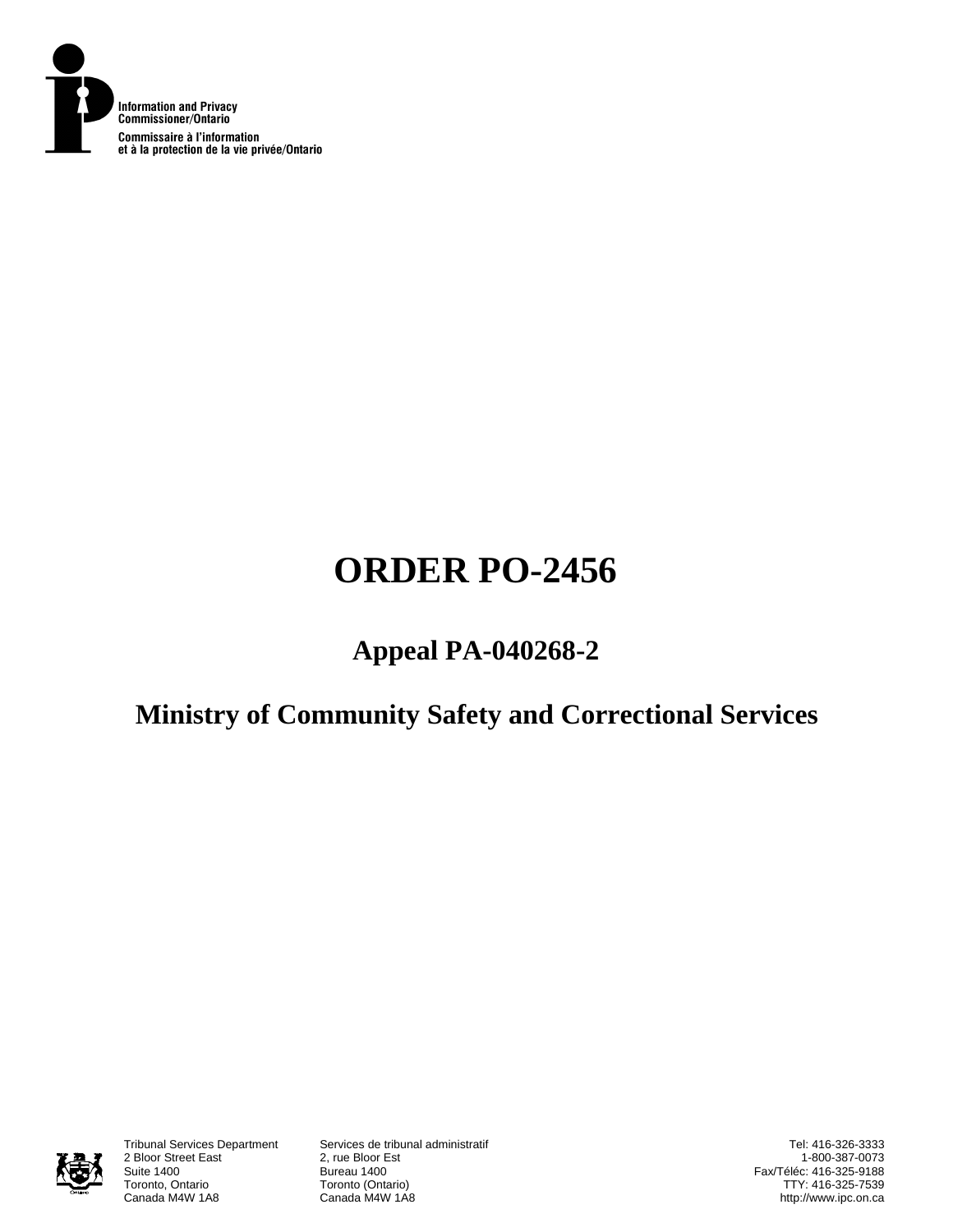# **NATURE OF THE APPEAL:**

The requester made a request under the *Freedom of Information and Protection of Privacy Act* (the *Act*) to the Ministry of Community Safety and Correctional Services (the Ministry) for access to his complete medical, personal and institutional files from the Toronto West Detention Centre and the Toronto Jail in relation to three specified time periods.

The Ministry identified 335 pages of responsive records. It granted access to 274 pages and denied access to 61 pages wholly or in part pursuant to the exemption in section 49(a), in conjunction with sections  $14(2)(d)$  and  $15(b)$ , section  $49(b)$  in conjunction with section  $21(2)(f)$ , and section 49(e) of the *Act*.

During mediation, the Ministry withdrew its claim that the section 49(a) exemption in conjunction with section 14(2)(d) applies to the records at issue. It also withdrew its claim that the section 49(a) exemption in conjunction with section 15(b) applies to page 206, leaving only section 49(b) in conjunction with section 21 at issue for this record. The Ministry also agreed that pages 53, 63, 65, 67, 179, 197, 205, and 207 can be disclosed to the appellant. Therefore, 53 pages or portions of pages remained at issue at the close of mediation.

As mediation did not resolve all the issues, this inquiry entered the adjudication stage. I initially sent a Notice of Inquiry setting out the facts and issues in this appeal to the Ministry and invited it to provide representations.

After receiving the Notice of Inquiry, the Ministry granted the appellant access to pages 8 and 34 in their entirety and to additional information from page 21 (the second severance), page 26 (the first three severances), page 201 (the second, third and fourth severances), and page 206 (the second severance). This leaves 51 pages at issue in whole or in part.

The Ministry provided representations. I sent a copy of the Ministry's representations in their entirety to the appellant, together with an index of the records at issue describing them and indicating the exemption or exemptions claimed for each of them, as well as a Notice of Inquiry, and invited the appellant to provide representations. The appellant advised this office that he did not intend to make written representations.

The appellant was granted full access to his medical file. The 51 pages of records that the Ministry continues to withhold in whole or in part from his institutional file include Client Profile Reports, Occurrence Reports, Warrant Remanding Prisoner forms, Statement by Inmate Forms, an Accident/Injury Report, Record of Arrest and Supplementary Records of Arrest forms, an Inmate Information Sheet, and a Clothing Change Form. The Ministry claims the exemption in section 49(a) in conjunction with the exemption in section 15(b) for three of the records. For all the records, it claims one or more of the exemptions in sections 49(b) and (e).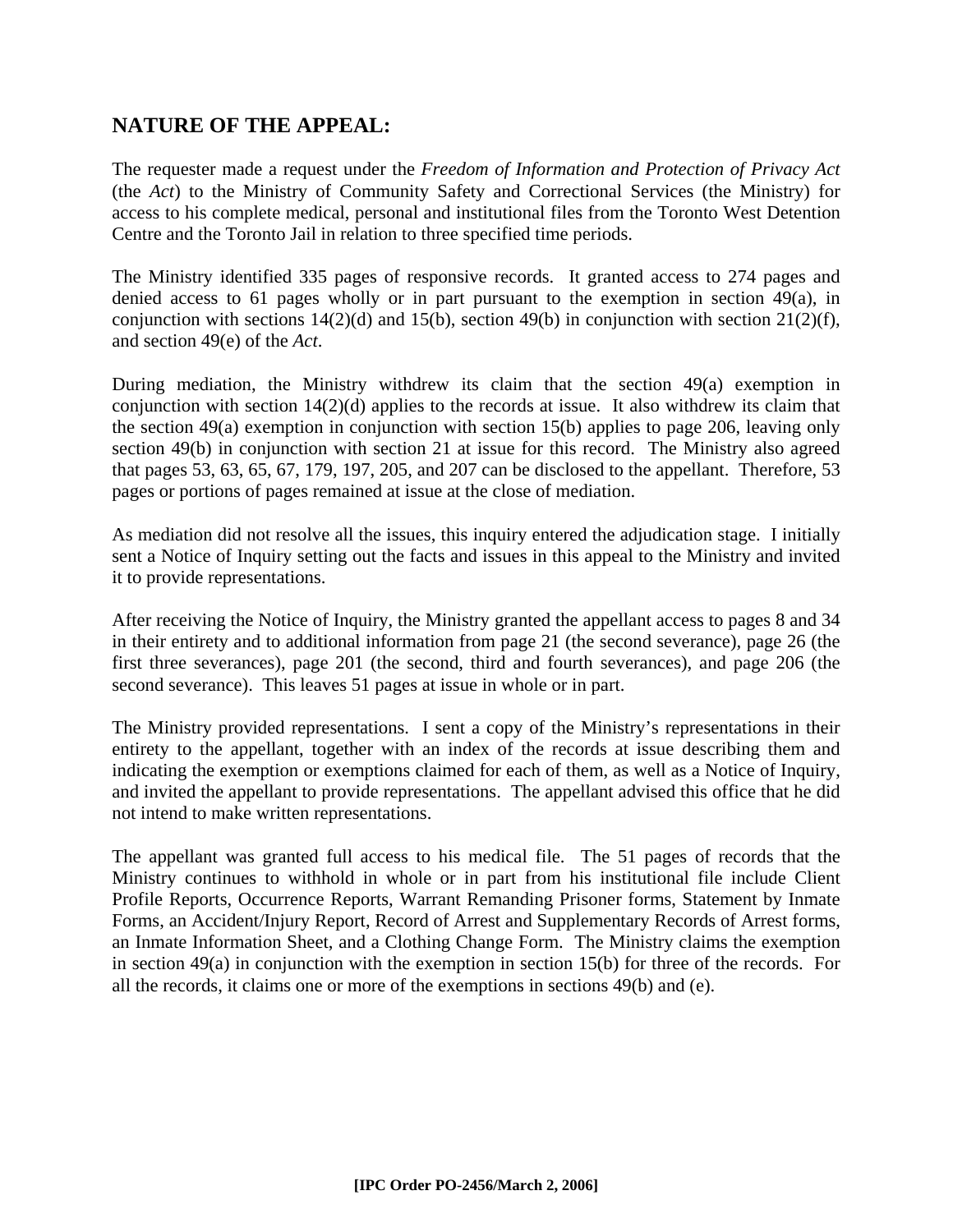#### **DISCUSSION:**

#### **PERSONAL INFORMATION**

#### **General principles**

In order to determine which sections of the *Act* may apply, it is necessary to decide whether the record contains "personal information" and, if so, to whom it relates. That term is defined in section 2(1) as follows:

"personal information" means recorded information about an identifiable individual, including,

- (a) information relating to the race, national or ethnic origin, colour, religion, age, sex, sexual orientation or marital or family status of the individual,
- (b) information relating to the education or the medical, psychiatric, psychological, criminal or employment history of the individual or information relating to financial transactions in which the individual has been involved,
- (c) any identifying number, symbol or other particular assigned to the individual,
- (d) the address, telephone number, fingerprints or blood type of the individual,
- (e) the personal opinions or views of the individual except where they relate to another individual,
- (f) correspondence sent to an institution by the individual that is implicitly or explicitly of a private or confidential nature, and replies to that correspondence that would reveal the contents of the original correspondence,
- (g) the views or opinions of another individual about the individual, and
- (h) the individual's name where it appears with other personal information relating to the individual or where the disclosure of the name would reveal other personal information about the individual;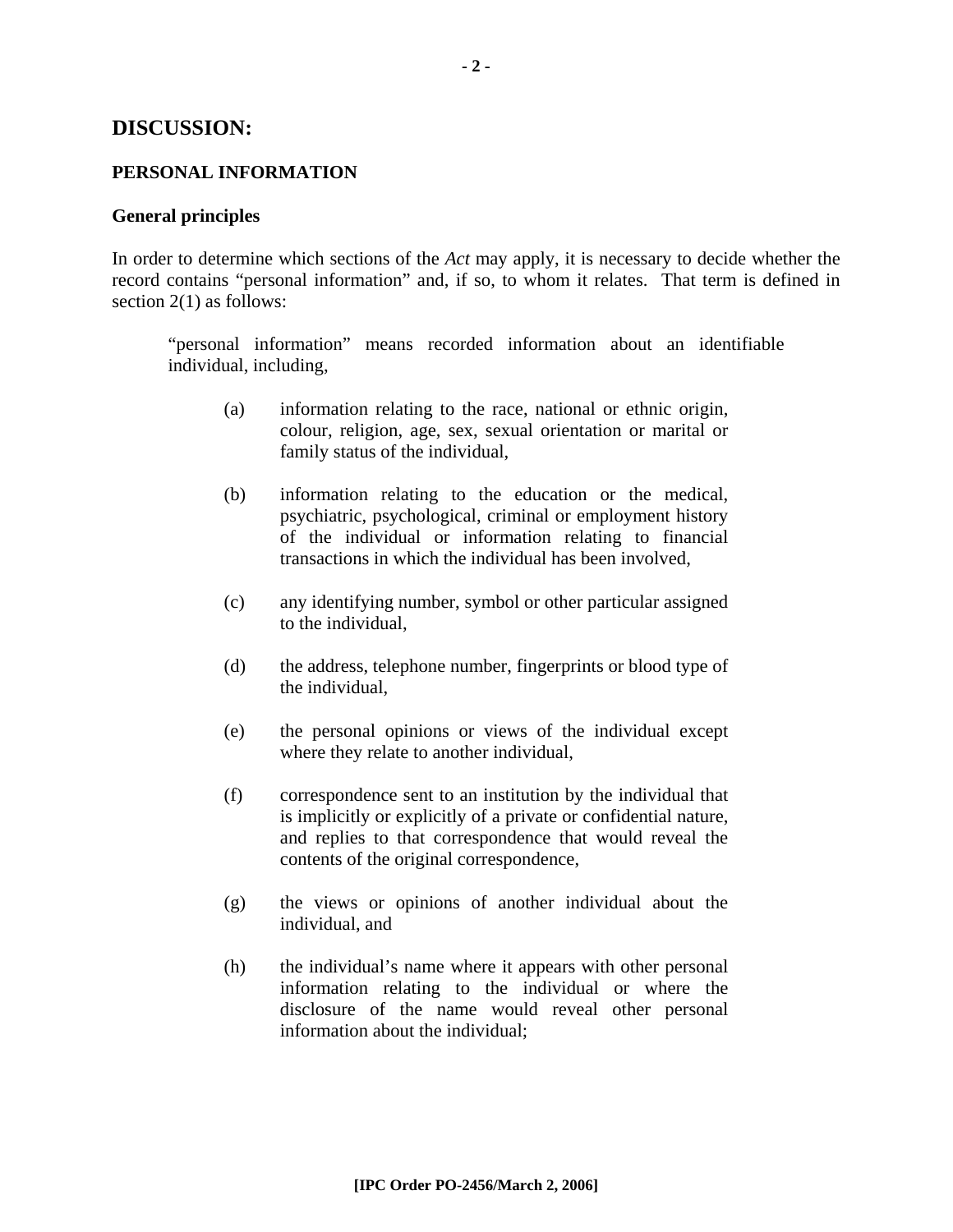The list of examples of personal information under section 2(1) is not exhaustive. Therefore, information that does not fall under paragraphs (a) to (h) may still qualify as personal information [Order 11].

To qualify as personal information, the information must be about the individual in a personal capacity. As a general rule, information associated with an individual in a professional, official or business capacity will not be considered to be "about" the individual [Orders P-257, P-427, P-1412, P-1621, R-980015, MO-1550-F, PO-2225].

Even if information relates to an individual in a professional, official or business capacity, it may still qualify as personal information if the information reveals something of a personal nature about the individual [Orders P-1409, R-980015, PO-2225].

To qualify as personal information, it must be reasonable to expect that an individual may be identified if the information is disclosed [Order PO-1880, upheld on judicial review in *Ontario (Attorney General) v. Pascoe*, [2002] O.J. No. 4300 (C.A.)].

## **Analysis and findings**

All the records contain the name of the appellant together with other information about him such as his date of birth, home address, home telephone number, photograph, sex, dietary preferences, criminal history, and the views or opinions of other individuals about him. I find therefore that all the records contain the personal information of the appellant.

All the records for which the Police claim the section 49(b) exemption also contain the personal information of one or more other individuals, with the following exceptions. Page 26 is entitled "Occurrence Report". The Police claim section 49(b) but have not highlighted any portion of the page to show the information they consider to fall into this category and it is not clear from reading the record that any of it constitutes the personal information of another individual or individuals. Nor do their representations assist. The information on page 52, identified by the Ministry as personal information, appears to be a handwritten combination of symbols and abbreviations. I cannot determine from the record itself that this is information about an identifiable individual and the Ministry's representations provide no additional assistance. Accordingly, I find that the Ministry has not established that this record contains the personal information of any individual other than the appellant. Pages 178 and 184 contain information about public officials relating to them purely in their professional capacity. The information reveals nothing of a personal nature about these individuals and is therefore not their personal information. However, the information that I have highlighted on these pages is of a personal nature and constitutes the personal information of individuals other than these public officials.

In summary, I find that pages 26 and 52 do not contain the personal information of any individual other than the appellant. As well as the appellant's personal information, the remaining pages contain the personal information of other individuals.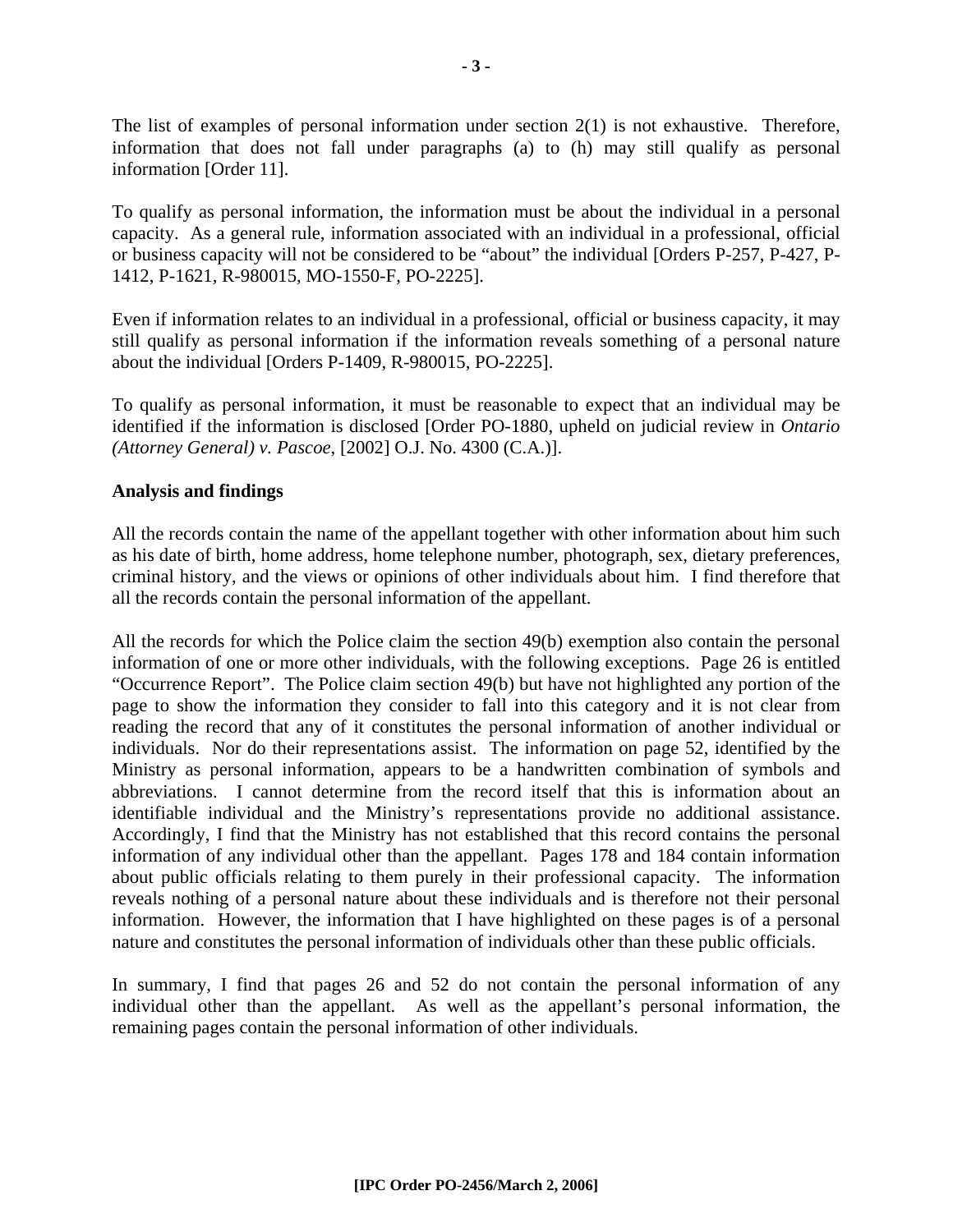# **RIGHT OF ACCESS TO ONE'S OWN PERSONAL INFORMATION/RELATIONS WITH OTHER GOVERNMENTS**

#### **Introduction**

Section 47(1) gives individuals a general right of access to their own personal information held by an institution. Section 49 provides a number of exemptions from this right.

Under section 49(a), an institution has the discretion to deny an individual access to their own personal information where the exemptions in sections 12, 13, 14, 14.1, 14.2, **15**, 16, 17, 18, 19, 20 or 22 would apply to the disclosure of that information.

In this case, the institution relies on section 49(a) in conjunction with section 15(b).

#### **Section 15(b): information received from another government**

#### *General principles*

Section 15(b) states:

A head may refuse to disclose a record where the disclosure could reasonably be expected to,

reveal information received in confidence from another government or its agencies by an institution;

Section 15 recognizes that the Ontario government will create and receive records in the course of its relations with other governments. The purpose of section 15(b) is to allow the Ontario government to receive information in confidence, thereby building the trust required to conduct affairs of mutual concern [Order PO-1927-I; see also Order P-1398, upheld on judicial review in *Ontario (Minister of Finance) v. Ontario (Information and Privacy Commissioner)* (1999), 118 O.A.C. 108 (C.A.)].

For this exemption to apply, the institution must demonstrate that disclosure of the record "could reasonably be expected to" lead to the specified result. To meet this test, the institution must provide "detailed and convincing" evidence to establish a "reasonable expectation of harm". Evidence amounting to speculation of possible harm is not sufficient [*Ontario (Workers' Compensation Board) v. Ontario (Assistant Information and Privacy Commissioner)* (1998), 41 O.R. (3d) 464 (C.A.)].

If disclosure of a record would permit the drawing of accurate inferences with respect to information received from another government, it may be said to "reveal" the information received [Order P-1552].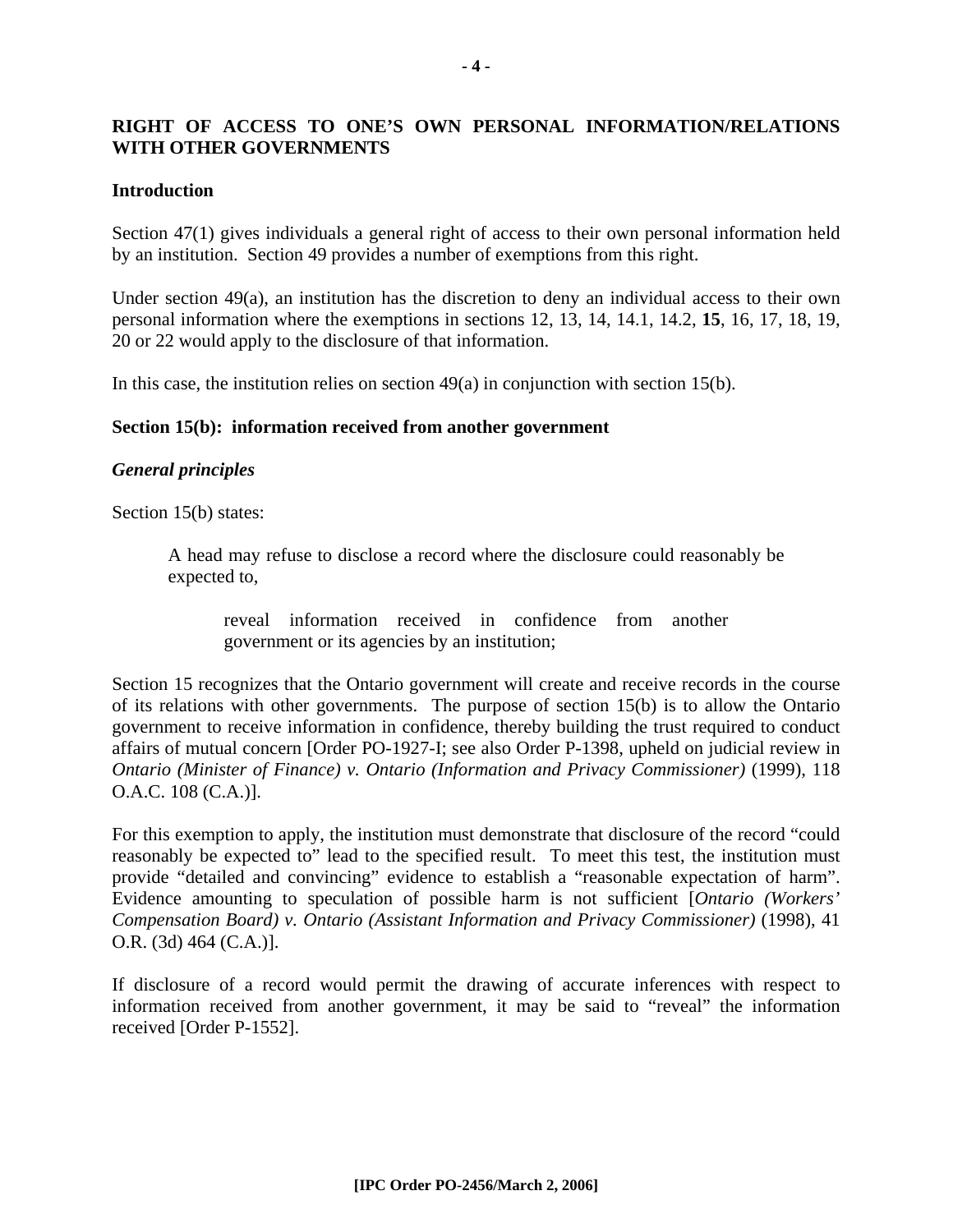#### *Analysis, representations, and findings*

The Ministry claims the section 15(b) exemption for pages 178, 184, and 237-251. Pages 178 and 184 are copies of the same document with different hand-written notations at the top. This is a document prepared by the Ministry that contains information received from a municipal police officer. It is clear on the face of most of the records in pages 237 to 251 that they are records prepared by a municipal police service. I accept the representations of the Ministry that each of pages 237 to 251 contains information received by the Ministry from this municipal police service.

As all the information that the Ministry refuses to disclose under section 15(b) was supplied by a municipal police service, this raises the question of whether a municipality is a "government" for the purpose of section 15(b) and therefore a municipal police service is a "government agency" for the purpose of this section.

In Order 69, former Commissioner Sidney B. Linden found that a municipality is not a government for the purpose of section 15(b). If this is correct, a municipal police service is not a government agency for the purpose of this section. However, the Ministry argues that this interpretation should be changed in light of a new provision in the *Municipal Act, 2001*, S.O. 2001, c. 25, which replaced the *Municipal Act*, R.S.O. 1990, c. M.45 (the former *Municipal Act*).

In Order 69, Commissioner Linden stated:

In my view, for an exemption under either subsection  $15(a)$  or (b) to apply, I must first determine if a municipality is a government for *the purposes of section 15 of this Act*. An examination of the meaning of the word "municipality" in the context of the *Act* itself is a necessary starting point to making this determination.

In subsection 2(1) of the *Act*, the definition of "institution" encompasses a municipality. In subsection 15(b), the pertinent phrase used is "another government". If a municipality is an institution for the purposes of the *Act*, it would be contrary to the wording of the *Act* to extend the meaning of "another government" to include "municipality" without specific statutory direction. A plain reading of subsection 15(b), taking into consideration the context of the *Act*, leads me to the conclusion that "another government" means the federal government, another provincial government, or a foreign government.

The institution [the Ministry of Municipal Affairs] relies on several court decisions as authority for the proposition that a municipality is a government. Specific reference is made in the institution's submissions to *McCutcheon v. Toronto* (1983), 147 D.L.R. (3d) 193 (Ont. H.C.) and *McKinney v. University of Guelph* (1987), 46 D.L.R. (4th) 193 (Ont. C.A.).

In my view, reliance on these decisions to determine the meaning of the word "government" in the context of this *Act* is problematic. I have an obligation to rely on the *Act*'s written expression in ascertaining legislative intent in the first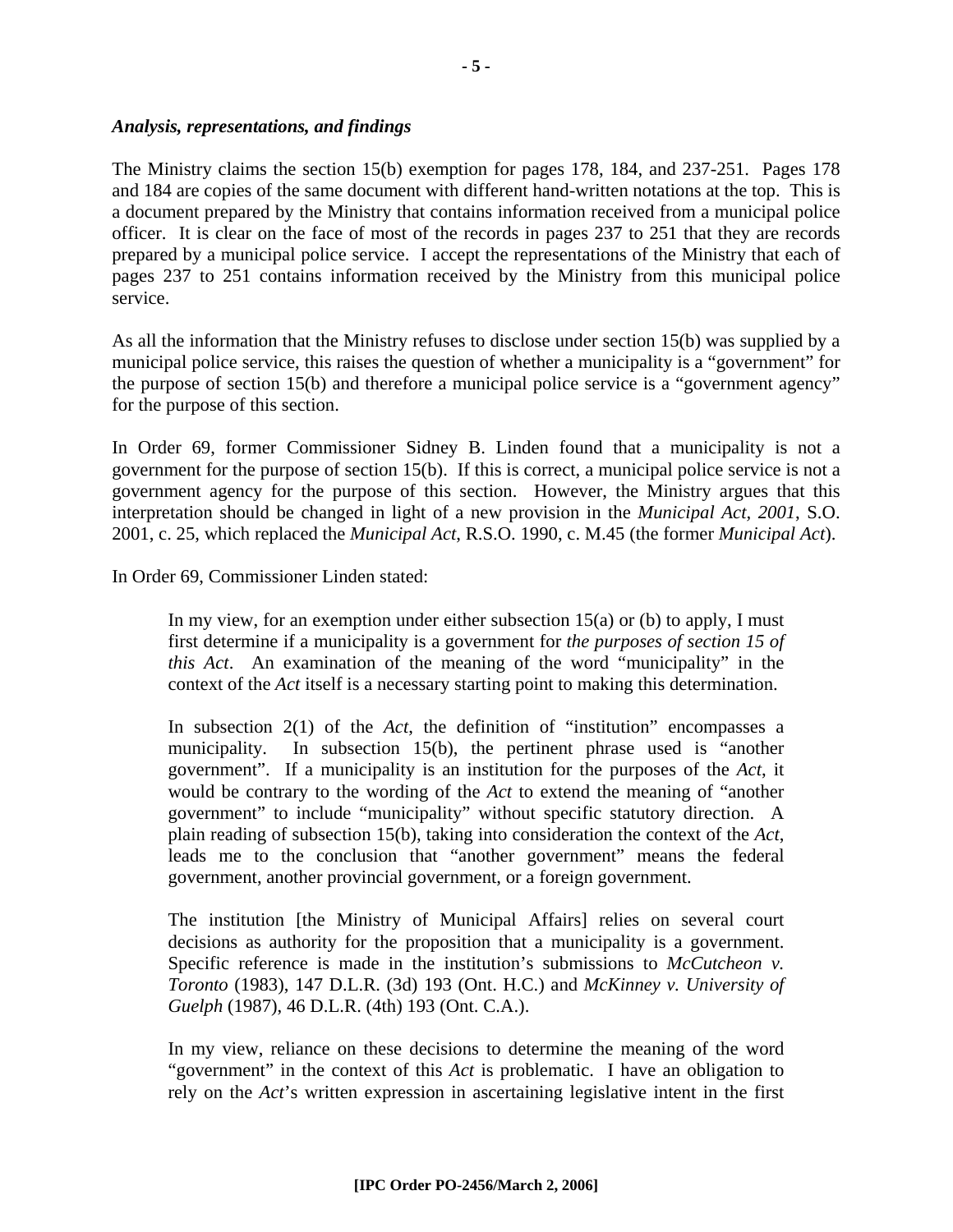instance. As Pierre A. Cote points out in *The Interpretation of Legislation in Canada* (1984 Les Editions Yvon Blais Inc., at p. 443), "there is a danger in taking the meaning given by one judge to a word in a specific context, and transposing it to another enactment for which a different context may suggest a different meaning for the same word."

With this in mind, I note that the legal authorities relied upon by the institution deal with entirely different statutory contexts. In *McCutcheon v. Toronto* and *McKinney v. University of Guelph*, the courts' comments with respect to the status of a "municipality" were made in the context of the application of the *Canadian Charter of Rights and Freedoms*.

The interpretation that a municipality is not a "government" for purposes of the *Freedom of Information and Protection of Privacy Act, 1987* is supported by the legislative history of section 15. Section 15 of the *Act* had its genesis in the recommendations contained in the Report of the Williams Commission - *Public Government for Private People* (The Report of the Commission on Freedom of Information and Individual Privacy/1980 – Queen's Printer of Ontario). It is clear from a review of the Commission's discussion leading to the recommendation of a provision very similar to the present section 15 that the intent of such a provision was to exempt sensitive information that may be generated by "international relations or the relations of the province of Ontario with the governments of other jurisdictions". (See pages 304 to 307, Volume 2, *The Report of the Commission on Freedom of Information and Individual Privacy/1980*).

In the clause-by-clause review of Bill 34 by the Standing Committee on the Legislative Assembly, the comments of the Attorney General with respect to the purpose of the section 15 exemption were unequivocal. The Attorney General stated that the purpose of the exemption was "to protect intergovernmental relations between the provinces or with the feds or with international organizations". The Attorney General explicitly stated that a municipality was not intended to be a "government" for the purposes of section 15. (March 23, 1987, Comments made after second reading of the Bill.)

Finally, if a municipality was considered to be a government for the purposes of section 15 of the *Act*, a letter from a local library board, for example, could be placed on the same footing, and qualify for the same exemption as a document received from the government of another nation. This would greatly expand the number of records that could be withheld from the public indefinitely, not just for the duration of a period of negotiations. In my view, this result would be contrary to the spirit and right of access to information as set forth in the *Act*. Clear statutory direction would be necessary to justify such a position, and as I have indicated, I see no such direction in the *Act*.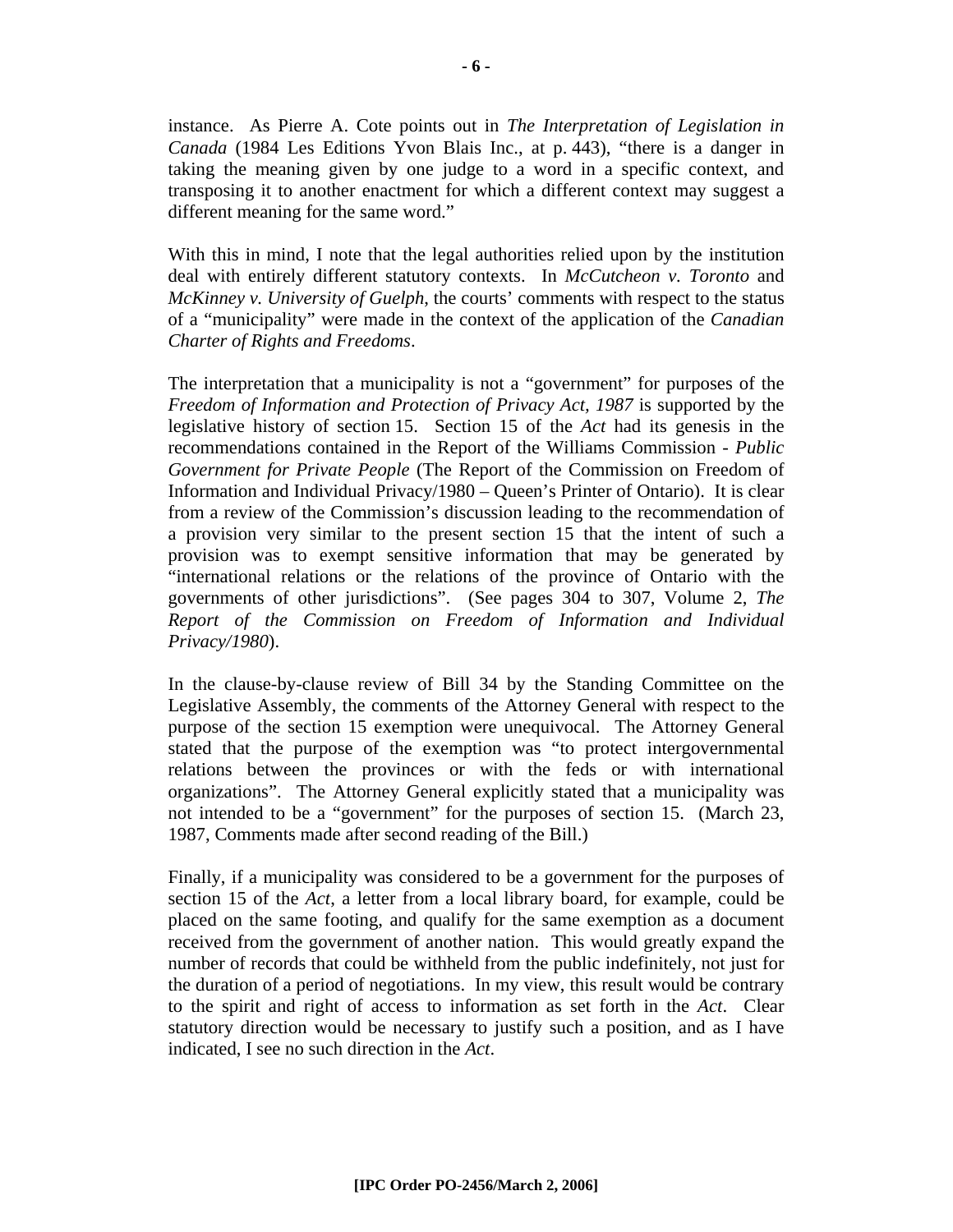In view of the above, I am not able to accept the institution's position that a municipality is a government for the purposes of the *Freedom of Information and Protection of Privacy Act, 1987*.

The Ministry relies on section 2 of the *Municipal Act, 2001*, which came into force on January 1, 2003. The former *Municipal Act* contained no equivalent to section 2. The new section 2 reads:

Municipalities are created by the Province of Ontario to be responsible and accountable governments with respect to matters within their jurisdiction and each municipality is given powers and duties under this Act and many other Acts for purposes which include,

- (a) providing the services and other things that the municipality considers are necessary or desirable for the municipality;
- (b) managing and preserving the public assets of the municipality;
- (c) fostering the current and future economic, social and environmental well-being of the municipality; and
- (d) delivering and participating in provincial programs and initiatives.

The Ministry does not explain why it believes section 2 should form the basis for a change in the interpretation of section 15. I note that the section refers to municipalities as "governments". However, the fact that municipalities are referred to as "governments" in section 2 of the *Municipal Act, 2001* is not necessarily a significant departure from the previous *Municipal Act*. Sections 25.1, 70, 72, and 100 of the former *Municipal Act* also referred to municipalities as governments.

Section 2 of the new act does not address the issues of access to information or protection of personal privacy. There is nothing in this section that purports to change the *Freedom of Information and Protection of Privacy Act* in any way. I agree with Commissioner Linden's conclusion that the intent of the Legislature, as evidenced by the Williams Report and the statements of the Attorney General during legislative debates on the *Act*, was that municipalities are not "governments" for the purpose of section 15 of the *Act*. In particular, the statements of the Attorney General make it clear that the Legislature turned its mind to the question of whether municipalities are governments for the purpose of section 15.

When the Legislature passed the *Municipal Freedom of Information and Protection of Privacy Act* in 1991, it included a parallel provision to section 15 of the *Act.* Section 9 of the *Municipal Freedom of Information and Protection of Privacy Act* provides: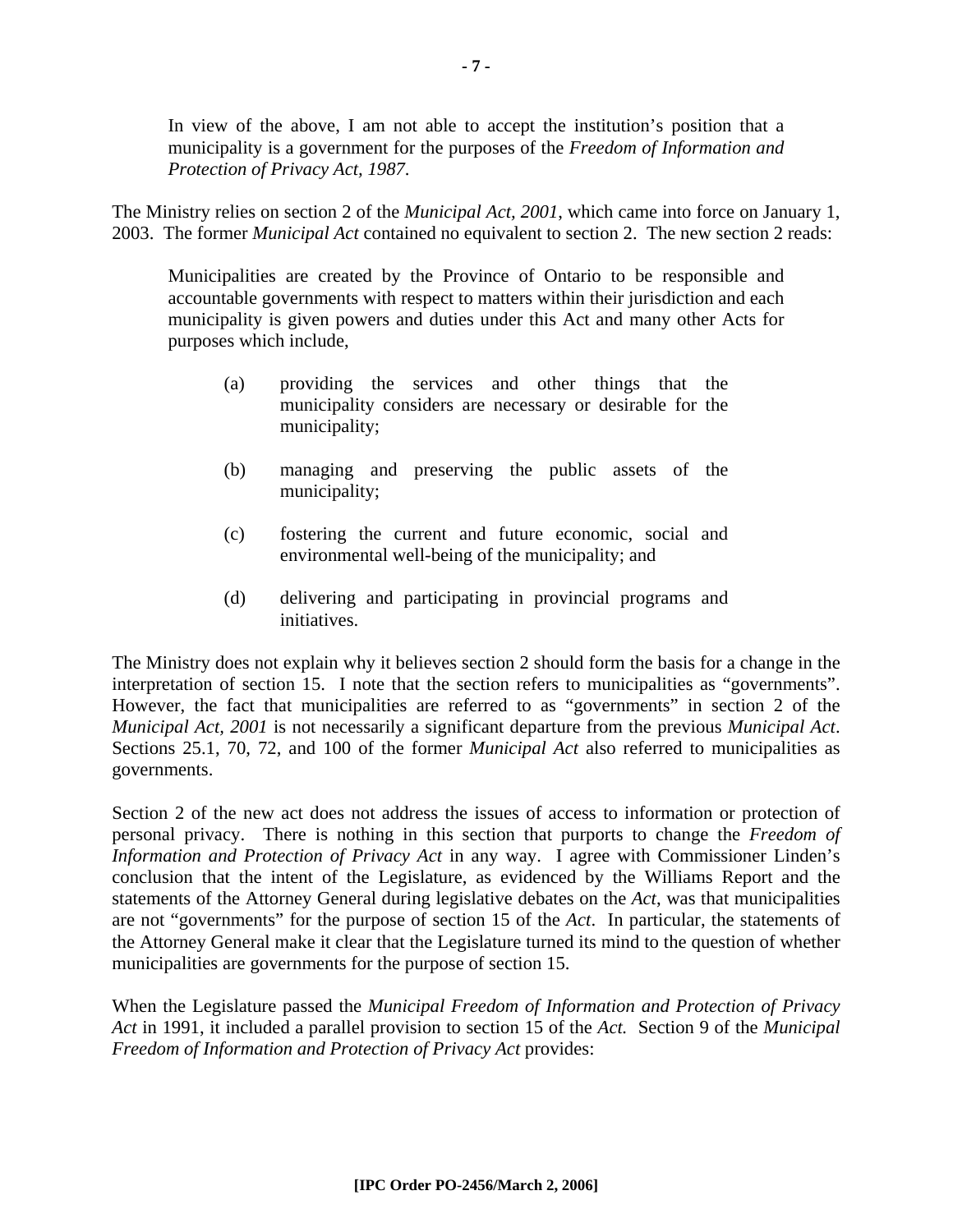(1) A head shall refuse to disclose a record if the disclosure could reasonably be expected to reveal information the institution has received in confidence from,

- (a) the Government of Canada;
- (b) the Government of Ontario or the government of a province or territory in Canada;
- (c) the government of a foreign country or state;
- (d) an agency of a government referred to in clause (a), (b) or (c); or
- (e) an international organization of states or a body of such an organization.

(2) A head shall disclose a record to which subsection (1) applies if the government, agency or organization from which the information was received consents to the disclosure.

Under the *Municipal Freedom of Information and Protection of Privacy Act*, it is clear that a municipality cannot claim the "relations with governments" exemption for information it receives from another municipality or municipal board. That is, section 9 does not apply to information received from another municipality.

It would be inconsistent with the overall scheme of the two freedom of information statutes if a provincial institution could claim the "relations with other governments" exemption for information received from a municipality when a municipality cannot.

Therefore, the Legislature implicitly reaffirmed its intention that information received from municipalities is not covered by this statutory regime when it passed the *Municipal Freedom of Information and Protection of Privacy Act*, incorporating section 9.

Accordingly, I find that the municipal police service that provided these records to the Ministry is not an agency of another government for the purposes of section 15 of the *Act*. Therefore, I find that the exemption claimed under section 49(a) in conjunction with section 15(b) does not apply to these records.

## **RIGHT OF ACCESS TO ONE'S OWN PERSONAL INFORMATION/PERSONAL PRIVACY OF ANOTHER INDIVIDUAL**

#### **General principles**

Section 47(1) of the *Act* gives individuals a general right of access to their own personal information held by an institution. Section 49 provides a number of exemptions from this right.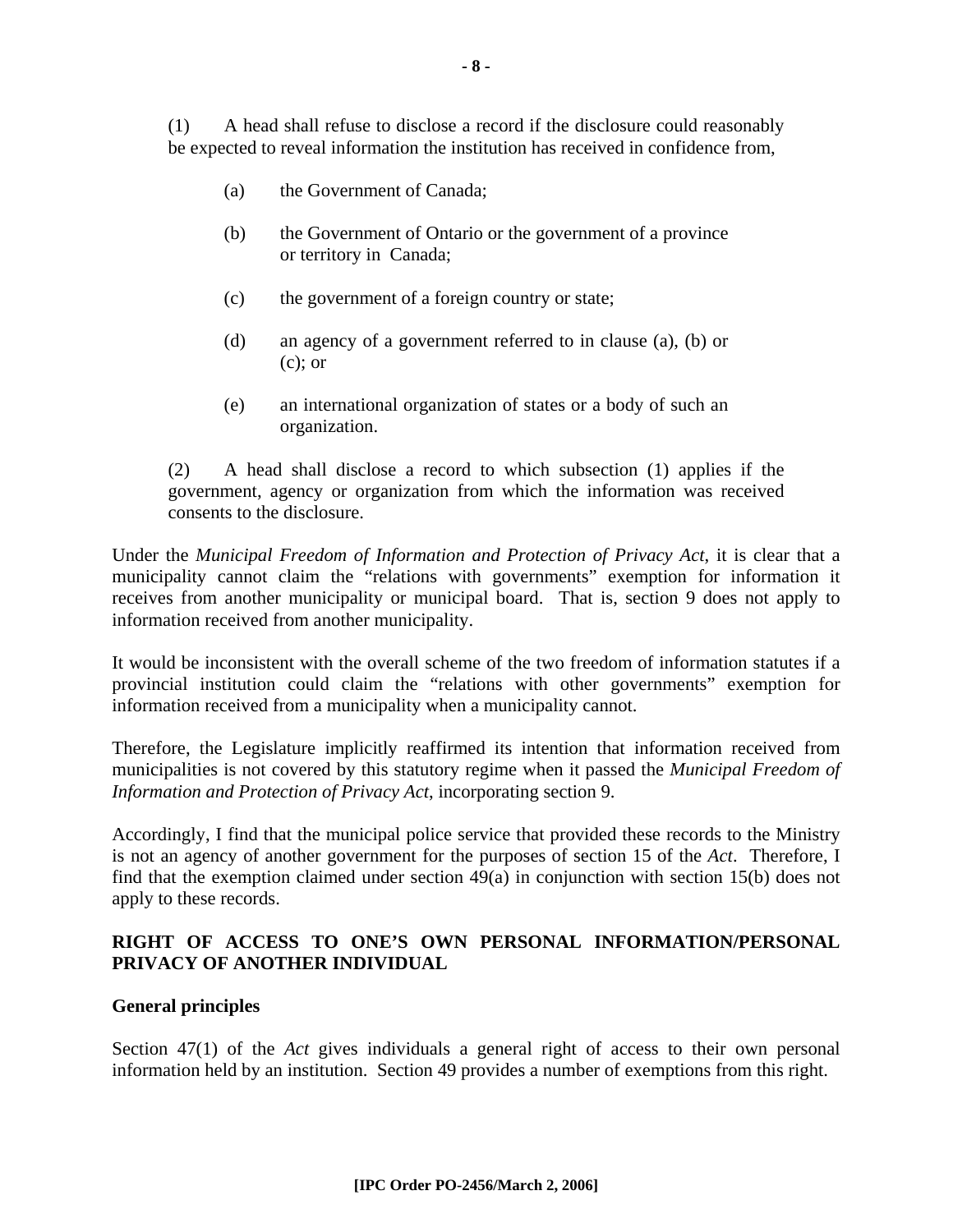Under section 49(b), where a record contains personal information of both the requester and another individual, and disclosure of the information would constitute an "unjustified invasion" of the other individual's personal privacy, the institution may refuse to disclose that information to the requester.

If the information falls within the scope of section 49(b), that does not end the matter. Despite this finding, the institution may exercise its discretion to disclose the information to the requester. This involves a weighing of the requester's right of access to his or her own personal information against the other individual's right to protection of their privacy.

Sections 21(1) to (4) provide guidance in determining whether the "unjustified invasion of personal privacy" threshold under section 49(b) is met.

As indicated earlier, I have found that pages 26, 52, 178 and 184 do not contain the personal information of any individual other than the appellant. Therefore, the section 49(b) exemption does not apply to these records.

I will therefore consider whether section 49(b) applies to the remaining records.

#### **Do any of the exceptions in paragraphs (a) to (e) of section 21(1) apply?**

If the information fits within any of paragraphs (a) to (e) of section  $21(1)$ , it is not exempt from disclosure under section 49(b). Having reviewed each of the records and the representations of the parties, I find that none of the exceptions listed in paragraphs (a) to (e) of section  $21(1)$ applies in this case.

#### **Do any of paragraphs (a) to (c) of section 21(4) apply?**

If any of paragraphs (a) to (c) of section 21(4) apply, disclosure is not an unjustified invasion of privacy under section 49(b). Having reviewed each of the records and the representations of the parties, I find that section 21(4) does not apply in this case. Therefore, I will turn to section  $21(3)$ .

#### **Do any of the presumptions in paragraphs (a) to (h) of section 21(3) apply?**

If any of paragraphs (a) to (h) of section 21(3) apply, disclosure is presumed to be an unjustified invasion of privacy under section 49(b), subject only to sections 21(4) and 23 (the public interest override) [*John Doe v. Ontario (Information and Privacy Commissioner)* (1993), 13 O.R. (3d) 767].

Having reviewed each of the records and the representations of the Ministry, I find that none of the section 21(3) presumptions applies in this case. Therefore, I will turn to section 21(2).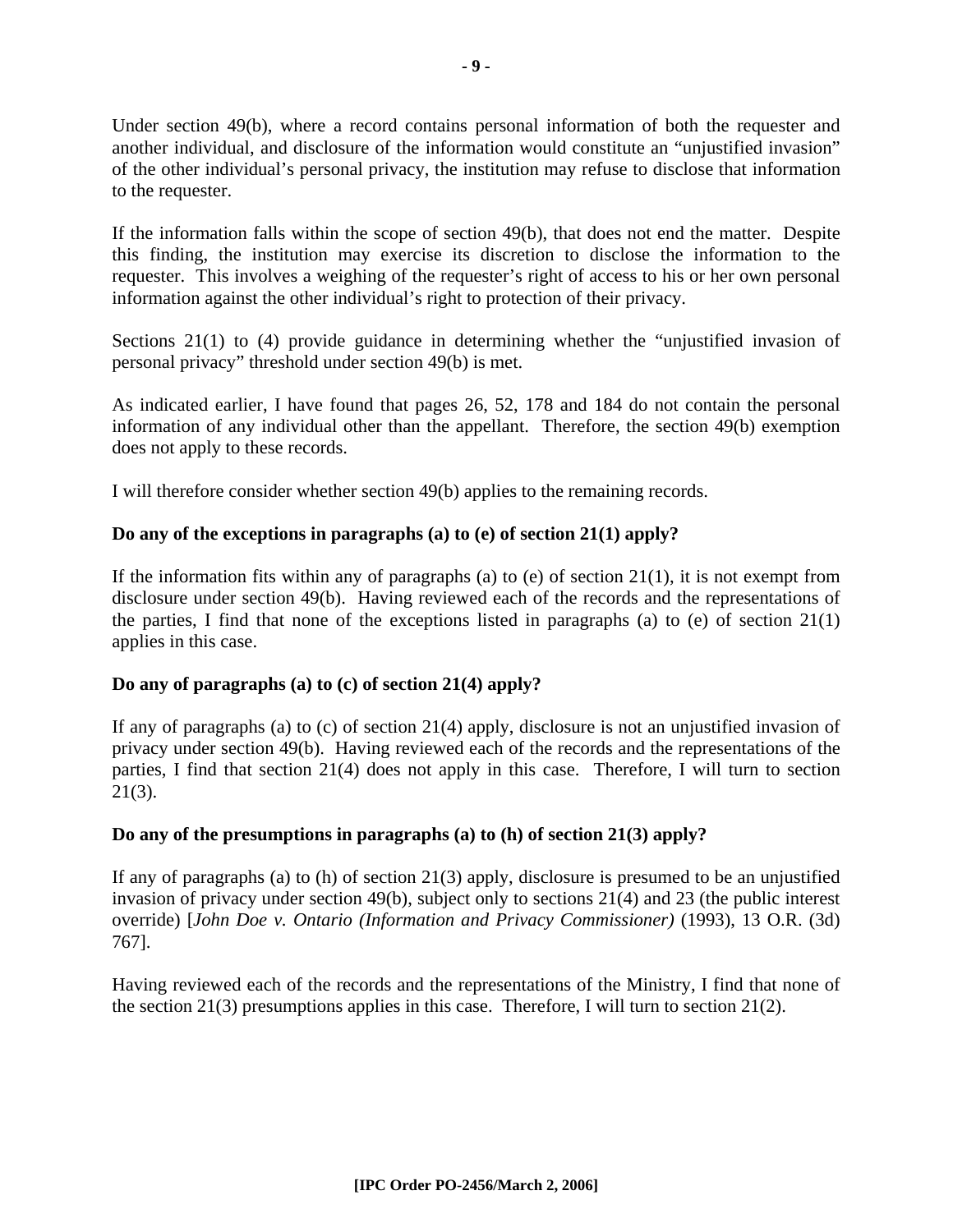#### **Do any of the section 21(2) factors apply?**

Section 21(2) lists various factors that may be relevant in determining whether disclosure of personal information would constitute an unjustified invasion of personal privacy under section 49(b) [Order P-239].

Section 21(2) provides:

A head, in determining whether a disclosure of personal information constitutes an unjustified invasion of personal privacy, shall consider all the relevant circumstances, including whether,

- (a) the disclosure is desirable for the purpose of subjecting the activities of the Government of Ontario and its agencies to public scrutiny;
- (b) access to the personal information may promote public health and safety;
- (c) access to the personal information will promote informed choice in the purchase of goods and services;
- (d) the personal information is relevant to a fair determination of rights affecting the person who made the request;
- (e) the individual to whom the information relates will be exposed unfairly to pecuniary or other harm;
- (f) the personal information is highly sensitive;
- (g) the personal information is unlikely to be accurate or reliable;
- (h) the personal information has been supplied by the individual to whom the information relates in confidence; and
- (i) the disclosure may unfairly damage the reputation of any person referred to in the record.

The Ministry submits that the section  $21(2)(f)$  factor applies. This factor weighs against disclosure. The Ministry submits:

. . . [T]he undisclosed personal information may be viewed as highly sensitive personal information within the meaning of section 21(2)(f) of the [*Act*] . . . [R]elease of the undisclosed information has the potential to cause other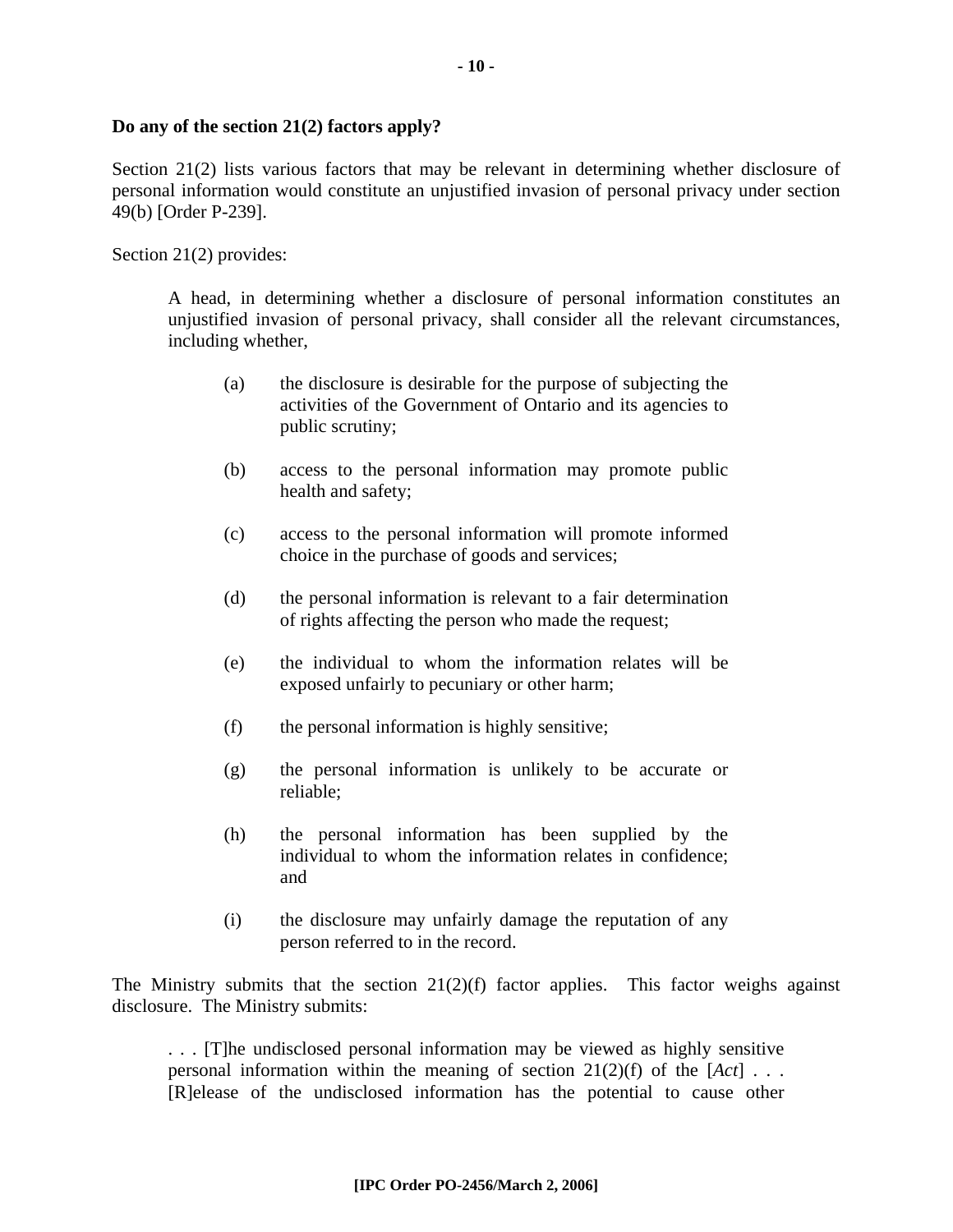individuals, including other offenders and individuals in their personal capacity, personal distress. In this regard, the Ministry is mindful of inherent sensitivities relating to the incarceration of individuals in correctional facilities.

For personal information to be regarded as highly sensitive, it must be established that its release would cause excessive personal distress to the individuals affected [Order P-434].

Pages 132, 139, 196, 198, 199, 200, 201, 202, 203, 204, 206, and 210 relate to an adversarial or potentially adversarial relationship between the appellant and other individuals and/or reveal the incarceration of those individuals. I find that the personal information that the Ministry has withheld in these pages, as well as the information I have highlighted on a copy of page 21 provided to the Ministry with this order, if disclosed, would likely cause excessive personal distress to the affected individuals. Therefore, this information is highly sensitive within the meaning of section 21(2)(f). In the circumstances of this case, and bearing in mind the Ministry's submissions on this point, I find that this factor carries significant weight.

As indicated earlier, the appellant provided no written representations; however, the appellant's appeal letter is of some use in determining whether any factors that favour disclosure apply in this case. Having reviewed the records in light of the appellant's appeal letter, it does not appear to me that there are any applicable listed or unlisted factors that favour disclosure of the personal information in this case.

As I have found that the above personal information is highly sensitive, a factor that strongly favours non-disclosure in this case, and I have not found that any factors that favour disclosure apply, I find that disclosure of this information would constitute an unjustified invasion of the personal privacy of the individuals to whom this personal information relates. Therefore, I find that this information is exempt from disclosure under section 49(b).

The Ministry has not explained why it considers the personal information that it has withheld on pages 2, 7, 20, 51, 62, 64, 66, 71, 75, 77, 88, 104, 105, 146, 160, 208, or 212 to be highly sensitive, and it is not apparent to me from reading the records at question or the appeal letter of the appellant that this personal information is highly sensitive. Therefore, I find that the Ministry has not met its onus of establishing that disclosure of this information would be an unjustified invasion of the personal privacy of the individuals to whom this information relates.

Nevertheless, it would be unfair to these individuals to make a finding as to whether this personal information is exempt under section 49(b) without first notifying them, if possible, and obtaining their representations on this issue.

#### **Absurd result**

Where the requester originally supplied the information, or the requester is otherwise aware of it, the information may be found not exempt under section 49(b), because to find otherwise would be absurd and inconsistent with the purpose of the exemption [Orders M-444, MO-1323].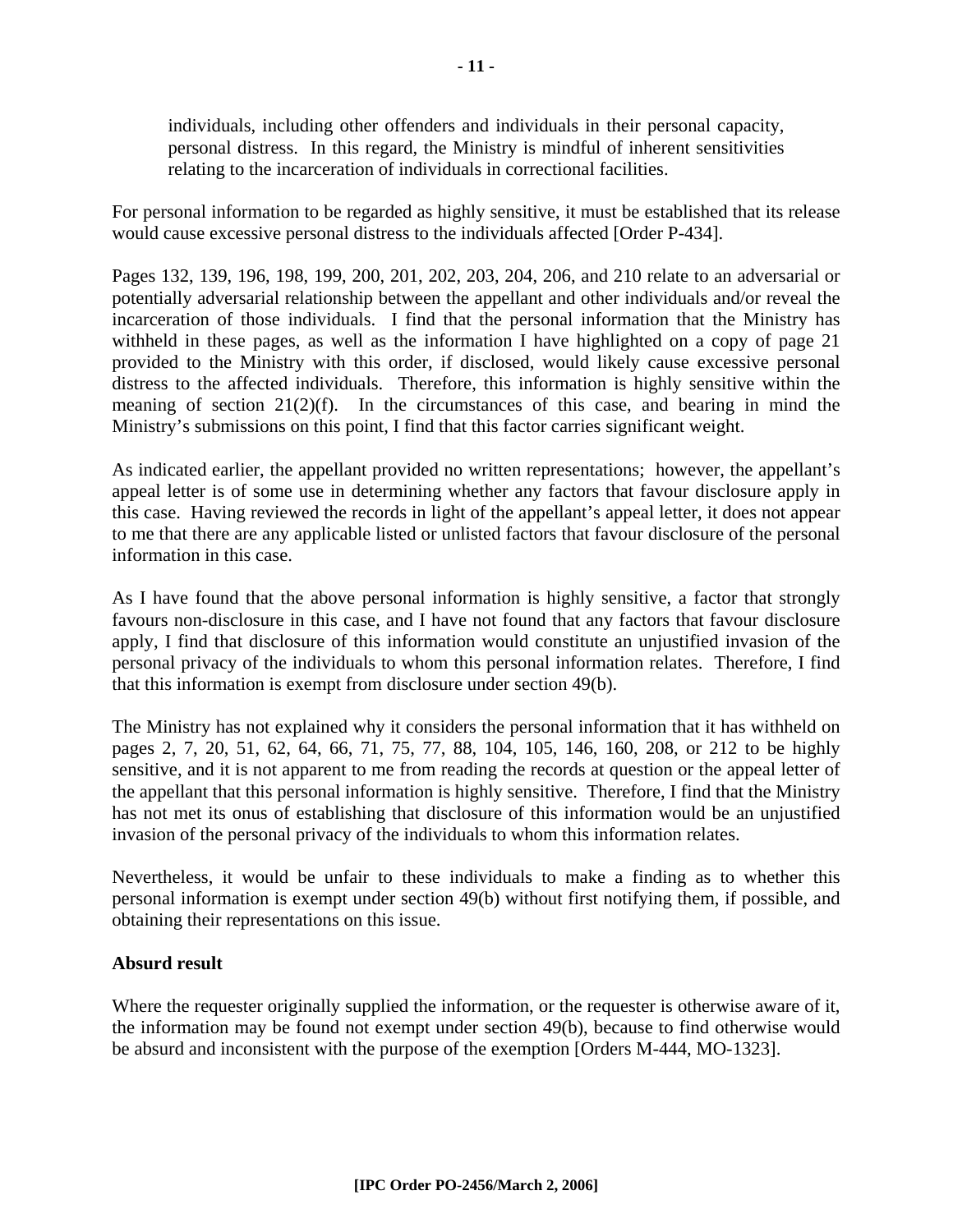The absurd result principle has been applied where, for example:

- the requester sought access to his or her own witness statement [Orders M-444, M-451, M-613]
- the requester was present when the information was provided to the institution [Order P-1414]
- the information is clearly within the requester's knowledge [Orders MO-1196, PO-1679, MO-1755]

If disclosure is inconsistent with the purpose of the exemption, the absurd result principal may not apply, even if the information was supplied by the requester or is in the requester's knowledge [Orders M-757, MO-1323, MO-1378].

Page 146 is an application made and signed by the appellant. Although it contains another individual's personal information, this information was clearly provided by the appellant himself. Disclosure of this information to the appellant would not be inconsistent with the purpose of the exemption, and it would be absurd to refuse the appellant this information, which is known to him, as he provided it to the Ministry. Therefore, I find that the personal information on page 146 is not exempt from disclosure under section 49(b).

Pages 7, 20, 51, 75, 77, 104, 105, 160, 208, and 212 contain the name of an individual and his relationship to the appellant. It is manifestly obvious that this information is already known to the appellant, and in my view it would also be absurd to refuse to disclose this information to him.

In summary, I find that the information I have highlighted on pages 21, 178 and 184, and the information highlighted by the Ministry on pages 132, 139, 196, 198, 199, 200, 201, 202, 203, 204, 206, and 210 is exempt under section 49(b). I find that the information highlighted by the Ministry on pages 7, 20, 26, 51, 52, 75, 77, 104, 105, 146, 160, 178 and 184 (other than the portions of pages 178 and 184 that I have highlighted), 208, and 212 is not exempt under section 49(b).

## **RIGHT OF ACCESS TO ONE'S OWN PERSONAL INFORMATION/CORRECTIONAL RECORDS**

Section 47(1) of the *Act* gives individuals a general right of access to their own personal information held by an institution. Section 49 provides a number of exemptions from this right.

Under section 49(e), the institution may refuse to disclose a correctional record in certain circumstances. That section reads:

A head may refuse to disclose to the individual to whom the personal information relates personal information,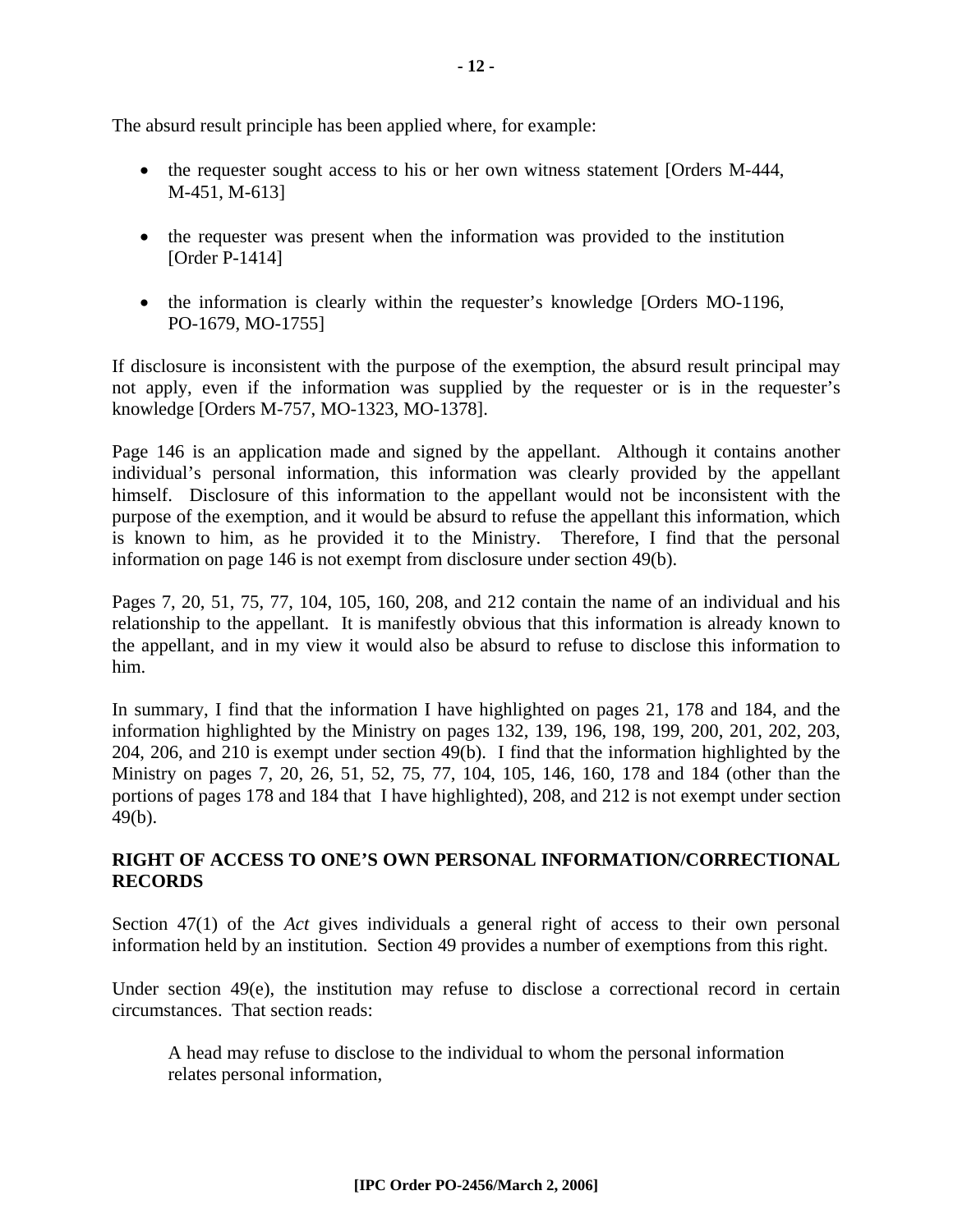For section 49(e) to apply, the institution must demonstrate that disclosure of the information "could reasonably be expected to" lead to the specified result. To meet this test, the institution must provide "detailed and convincing" evidence to establish a "reasonable expectation of harm". Evidence amounting to speculation of possible harm is not sufficient [*Ontario (Workers' Compensation Board) v. Ontario (Assistant Information and Privacy Commissioner)* (1998), 41 O.R. (3d) 464 (C.A.)].

The Ministry claims this exemption for pages 16, 21, 26, 108, 178, 184, 199, 202, 203, 210, and 237 to 251. As I have found that pages 199, 202, 203, and 210 are exempt under section 49(b), I will consider section 49(e) only in relation to pages 16, 21, 26, 108, 178, 184, and 237 to 251.

Pages 16, 26, 178, and 184, appear to be records either created by a correctional facility, or created by the Ministry, which is responsible for the operation of correctional facilities. Page 108 is a document issued by a court - a warrant issued by a Justice of the Peace remanding a prisoner. It instructs police officers to take a prisoner to a correctional facility and instructs the operator of the correctional facility to take the prisoner into custody. Pages 237 to 241 and 248 to 250 are record of arrest and supplementary record of arrest forms prepared by the municipal police service. Pages 242, 243, 247 and 251 are prisoner transfer forms prepared by the police, documenting the transfer of a prisoner from police stations to a courthouse. Pages 244 and 245 have no title. From their contents, they appear to be the results of a criminal record check. As they state that the information is not to be disclosed without the consent of the Commissioner of the Ontario Provincial Police, these pages appear to have been created by a police service rather than by any correctional agency. Page 246 is a document entitled "Prisoner Slip" and there is no indication on its face as to who prepared it or its purpose.

These records all appear to relate to matters such as investigation, prosecution, court proceedings, and pre-trial and/or pre-sentence detention. I see no evidence that they relate to post-conviction events. To establish that section 49(e) applies, the Ministry must demonstrate that the record in question is a "correctional record", and that disclosure "could reasonably be expected to reveal information supplied in confidence."

# **Correctional record**

The Ministry claims that all the records listed above, as well as certain other court and police records that I have found to be exempt under section 49(b) are "correctional records". In relation to this issue, the Ministry submits that:

The records at issue are contained [in] the appellant's health care and correctional files. The Ministry considers such records to be correctional records for the purposes of section 49(e).

The term "correctional record" is not defined in the *Act*.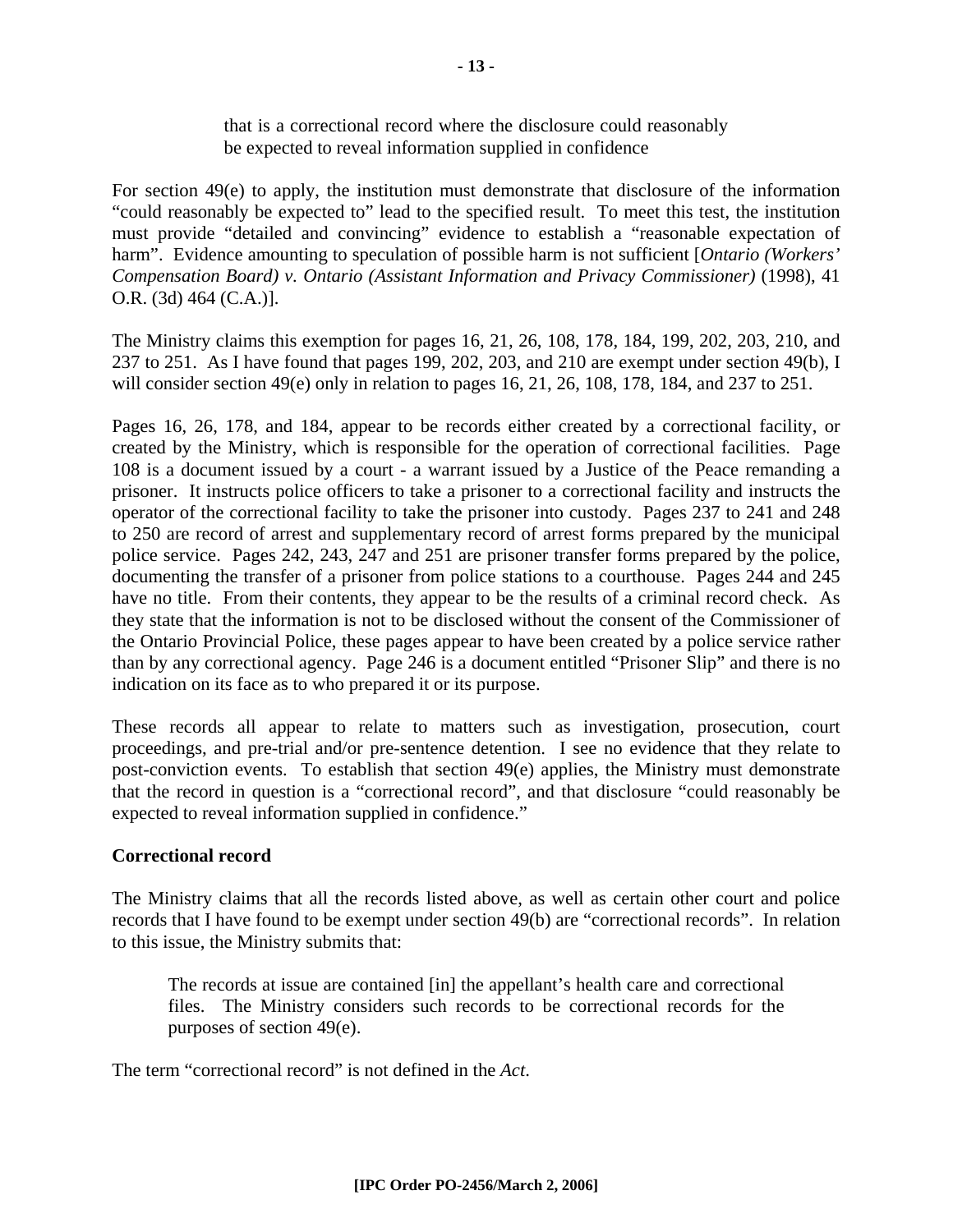The *Oxford Concise Dictionary*,  $7<sup>th</sup>$  edition, defines "correction" as including "punishment".

*Webster's Third New International Dictionary* defines "correction" as "the treatment of offenders through a program involving penal custody, parole, and probation".

*Black's Law Dictionary*, 8<sup>th</sup> edition, similarly defines "correction" as "the punishment and treatment of a criminal offender through a program of imprisonment, parole, and probation".

*Webster's* also defines "correct" as "to rebuke or punish or discipline for some fault or lapse" and defines "correctional" as "of or relating to correction; esp: dealing with or charged with the administration of corrections".

These definitions have in common that they relate to punishment or rehabilitation after a person has been found guilty of or otherwise responsible for an offence or wrong-doing. These dictionaries contain other definitions of "correct" and "correction", but none that suggest that the term encompasses steps in the justice system prior to any finding of wrong-doing, such as investigation, prosecution, court proceedings, or pre-trial or pre-sentence detention.

The Ministry's only submission that directly addresses the question of whether the records are "correctional records" is that they are contained in two files maintained by the Ministry, whose functions, according to its representations, include "a correctional services component".

The Ministry describes this "correctional services component" as follows:

The correctional services component of the Ministry provides treatment and rehabilitation programmes for adult offenders, 18 years of age and over, who are convicted by the courts and sentenced to terms of imprisonment of up to two years less one day. Additionally, the Ministry is also responsible for the supervision of individuals awaiting trial, sentencing, transfer, deportation or other judicial proceedings. This Ministry is also responsible for the supervision of adults in Ontario who have been convicted of an offence and subsequently placed on probation.

Jails and detention centres serve as the point of entry into the institutional system. They hold:

- persons on remand (awaiting trial, sentencing or other proceedings);
- offenders sentenced to short terms (approximately 60 days or less); and
- offenders awaiting transfer to a federal or provincial correctional facility.

The Ministry distinguishes its correctional services mandate from two other mandates: community safety and police and emergency services.

In my view, careful analysis of the Ministry's description of its "correctional services component" reveals that only parts of it should be viewed as "correctional". In the first sentence, the Ministry describes this mandate as relating to treatment and rehabilitation of offenders who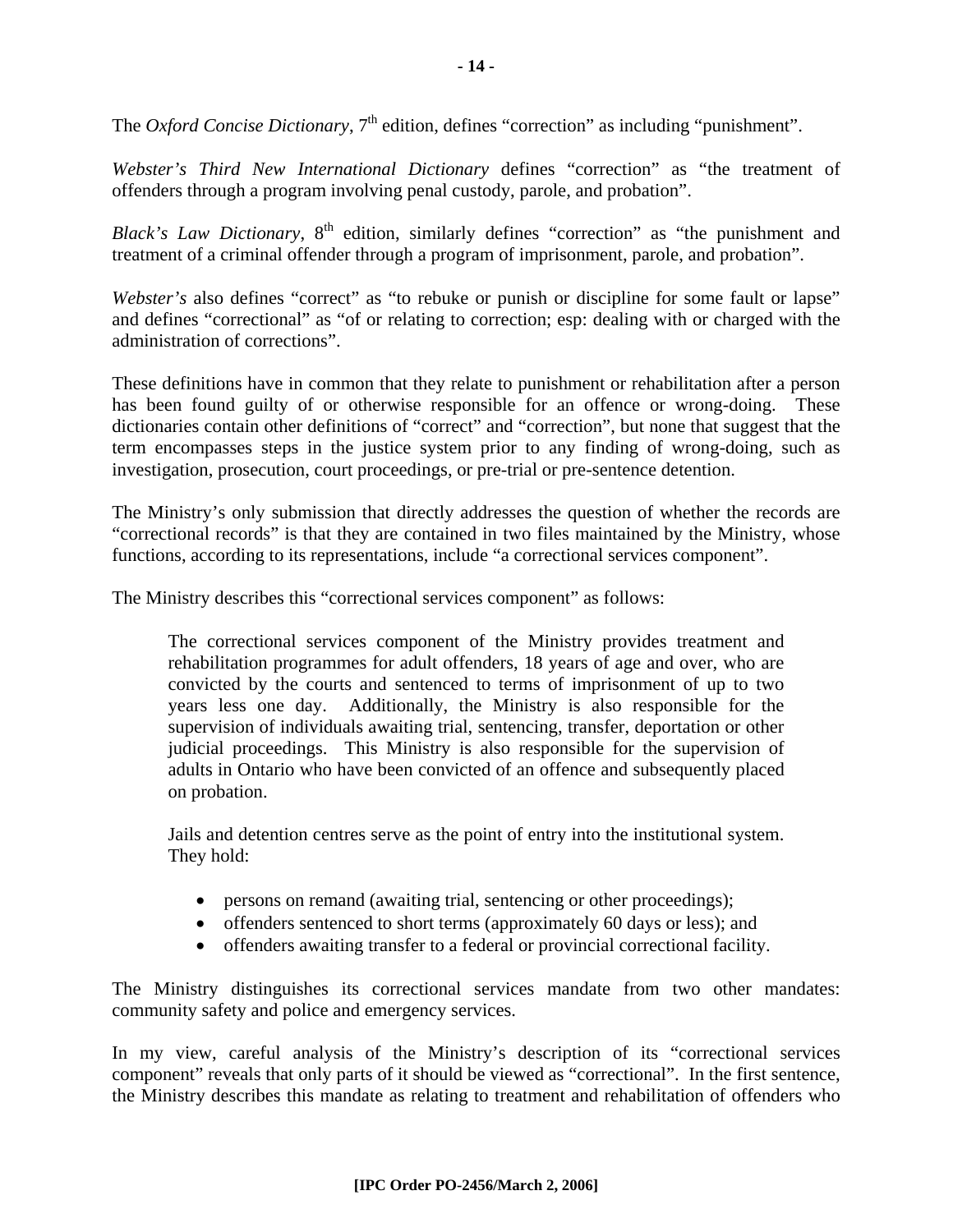have been convicted and sentenced. Because this aspect of the Ministry's mandate relates to events after conviction and sentencing, it clearly relates to the Ministry's "correctional" mandate. The third sentence also relates to matters arising from an individual's conviction and sentence and also qualifies as "correctional". But the phraseology and subject matter of the second sentence, "Additionally, the Ministry is also responsible for the supervision of individuals awaiting trial …" is different. The Ministry does not overtly describe this area of its mandate as "correctional", and it is difficult to see how supervision prior to a finding of wrong-doing qualifies as "correctional."

The Ministry's use of the word "correctional" in relation to its mandate, if it includes the second sentence of the passage reproduced above, is broader than the ordinary dictionary meanings of the word. While the term usually refers to punishment and rehabilitation of offenders through incarceration, parole and probation, the Ministry's description of its "correctional service" mandate also includes detention before trial and sentencing, before a court has determined whether any form of correction is warranted. I do not accept this view.

It could be argued that the Ministry's interpretation of "correctional" as including events prior to conviction and sentencing finds support in the use of the phrases "correctional service" and "correctional institution" in the *Ministry of Correctional Services Act* (the *MCSA*). That Act defines "correctional service" as "a service provided for the purpose of carrying out the function or objects of the Ministry, including the operation and maintenance of correctional institutions".

Section 5 of that *MCSA* states:

It is the function of the Ministry to supervise the detention and release of inmates, parolees, probationers and young persons and to create for them a social environment in which they may achieve changes in attitude by providing training, treatment and services designed to afford them opportunities for successful personal and social adjustment in the community, and, without limiting the generality of the foregoing, the objects of the Ministry are to,

- (a) provide for the custody of persons awaiting trial or convicted of offences;
- (b) establish, maintain and operate correctional institutions;
- (c) provide for the open custody, secure custody and temporary detention of young persons awaiting trial, found guilty or convicted of offences;
- (d) establish, maintain and operate places of open custody, secure custody and temporary detention;
- (e) provide programs and facilities designed to assist in the rehabilitation of inmates and young persons;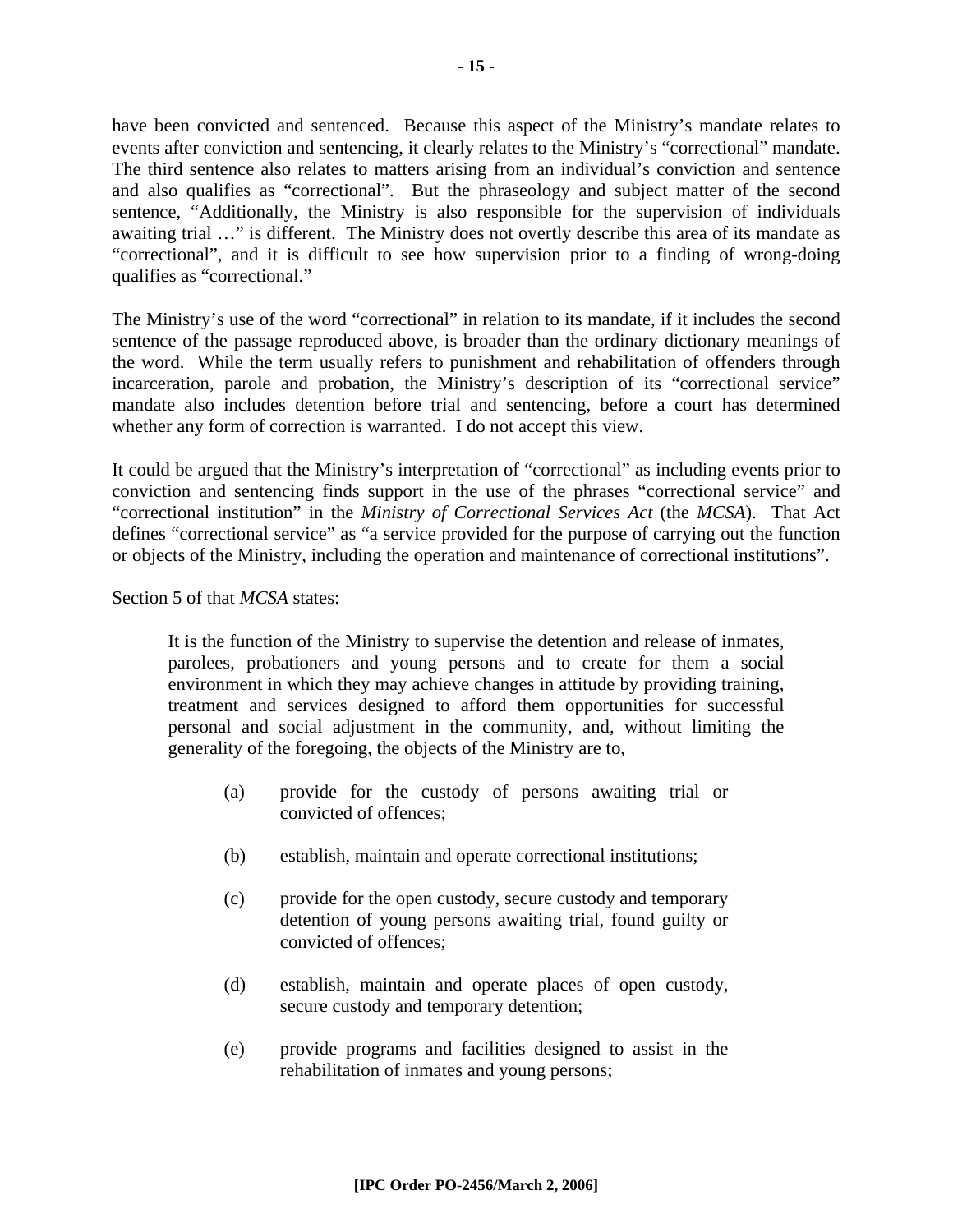- (f) establish and operate a system of parole;
- (g) provide probation services;
- (h) provide supervision of non-custodial dispositions, where appropriate; and
- (i) provide programs for prevention of crime.

In my view, this does not mean that everything the Ministry does in carrying out its function is necessarily a "correctional service". However, even if section 5 of the *MCSA* is taken to give "correctional service" an expanded meaning for the purpose of that Act, the question is still whether "correctional" in section 49(e) of the *Freedom of Information and Protection of Privacy Act* should be given its ordinary meaning or given an expanded meaning consistent with the phrase "correctional service" in the *Ministry of Correctional Services Act*.

In my view, the correct or most reasonable approach is to interpret "correctional" according to its usual meaning, for the following reasons:

First, to give "correctional" the meaning given to it in the phrase "correctional service" in the *MCSA* might be appropriate in the context of records created and maintained by that Ministry, but section 49(e) applies not only to that Ministry, but to many other institutions under the *Act*  that carry out different functions than the Ministry.

Second, when the Ontario Legislature intends a term to have the same meaning as the same term in another act, it often explicitly states this (for example, the definition of "correctional institution" in the *Health Protection and Promotion Act*). If the Legislature wanted "correctional" to have the same meaning as in the phrase "correctional service" or "correctional institution" in the *MCSA*, it could have said so. Alternatively, it could have used the phrase "correctional service records" or "correctional institution records" or "records in the files of the Ministry of Correctional Services" instead of "correctional records".

Third, where the Legislature has intended in the *Act* that exemptions encompass functions such as investigation, enforcement, court proceedings, or pre-trial detention, it has made this clear through language such as that used in sections 14(1) and (2).

Fourth, this interpretation of "correctional" is consistent with the comparable provision in the federal *Privacy Act*. Section 24(1) of that Act provides:

The head of a government institution may refuse to disclose any personal information requested under subsection 12(1) that was collected or obtained by the Correctional Service of Canada or the National Parole Board while the individual who made the request was *under sentence* for an offence against any Act of Parliament, if the disclosure could reasonably be expected to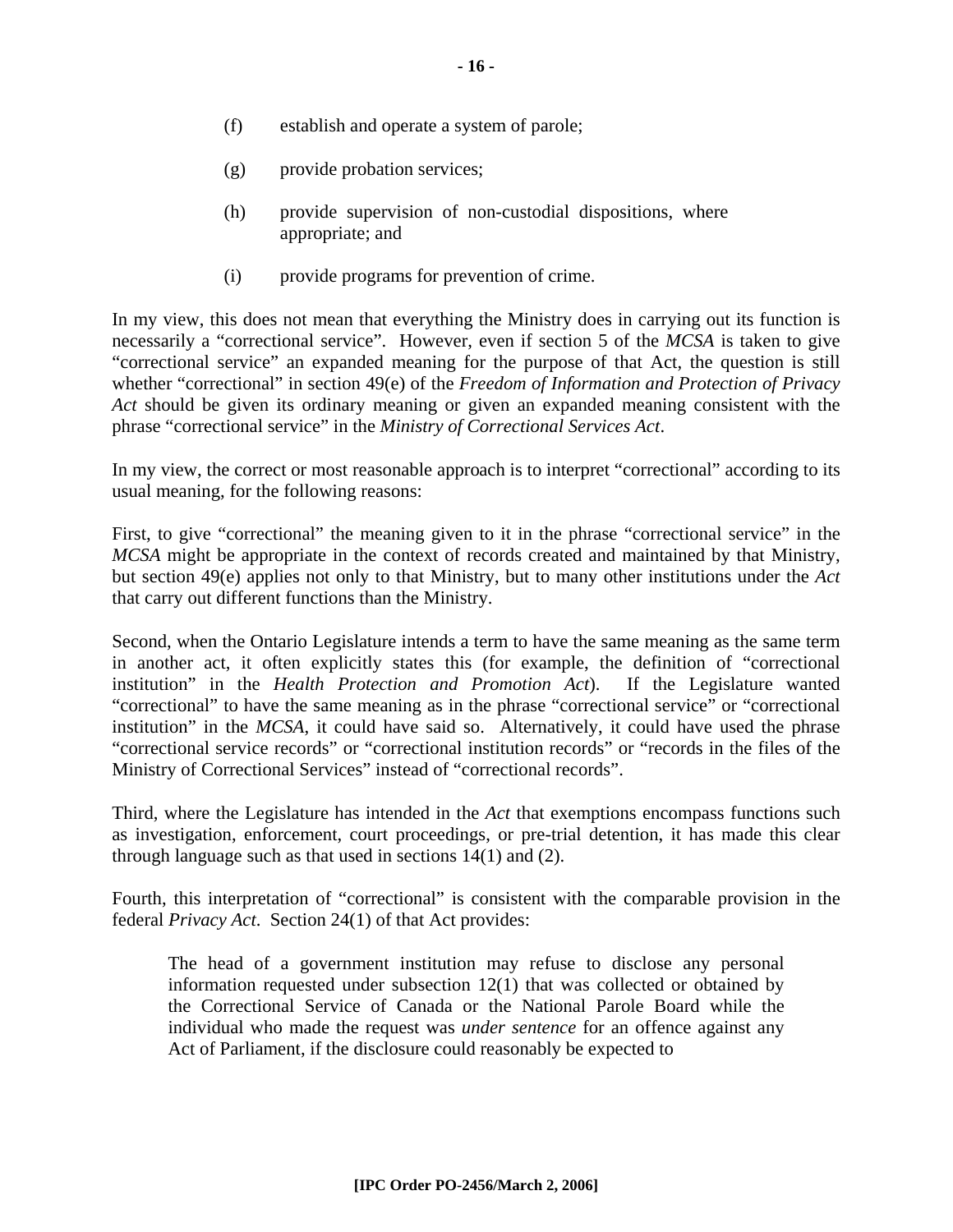- (a) lead to a serious disruption of the individual's institutional, parole or statutory release program; or
- (b) reveal information about the individual originally obtained on a promise of confidentiality, express or implied. [Emphasis added.]

Section 12(1) of the *Privacy Act* states, in part:

Subject to this Act, every individual…has a right to and shall, on request, be given access to

(b) any … personal information about the individual under the control of a government institution with respect to which the individual is able to provide sufficiently specific information on the location of the institutions as to render it reasonably retrievable by the government institution.

Finally, to give "correctional" the meaning given to it in the phrase "correctional service" in the *MCSA* would have the effect of broadening the exemption and narrowing rights of access, which is contrary to the purposes of the *Act* and to principles of statutory construction. In my view, the overall purposes of the *Act* should be considered in interpreting the phrase "correctional record". Section 1(a) of the *Act* provides the right of access to information under the control of institutions in accordance with the principle that information should be available to the public and that necessary exemptions from this general right of access should be limited and specific. More particularly, section 1(b) states the further purpose of the *Act* is "to protect the privacy of individuals with respect to personal information about themselves held by institutions *and to provide individuals with a right of access to that information*" (my emphasis). As previous orders have said, when an individual is seeking access to his or her own personal information, the right of access is particularly important and should not be denied unless there are compelling reasons to do so [Orders P-460, PO-2395, MO-1323,MO-1855, MO-1896].

Statutory exemptions are to be strictly construed and persons seeking the benefit of such an exemption must establish clearly that they come within its terms: *Sullivan and Driedger on the Construction of Statutes* (4<sup>th</sup> ed., Toronto: Butterworths, 2002), at 396-7. In addition, there is a presumption that the legislature does not intend to abolish, limit or otherwise interfere with the rights of subjects. Legislation designed to curtail rights is strictly construed: *Sullivan and Driedger*, above, at 399-400.

Therefore, in my view, taking into account both the Ministry's explanation of its organization and functions and dictionary definitions as well as the purpose of the *Act*, I conclude that the word "correctional" in section 49(e) refers to the punishment and rehabilitation of offenders after a finding of wrong-doing, through programs such as imprisonment, parole and probation, and not to matters such as investigation, prosecution, court proceedings, and pre-trial and pre-sentence detention. The Ministry carries out some functions that fit within the usual meaning of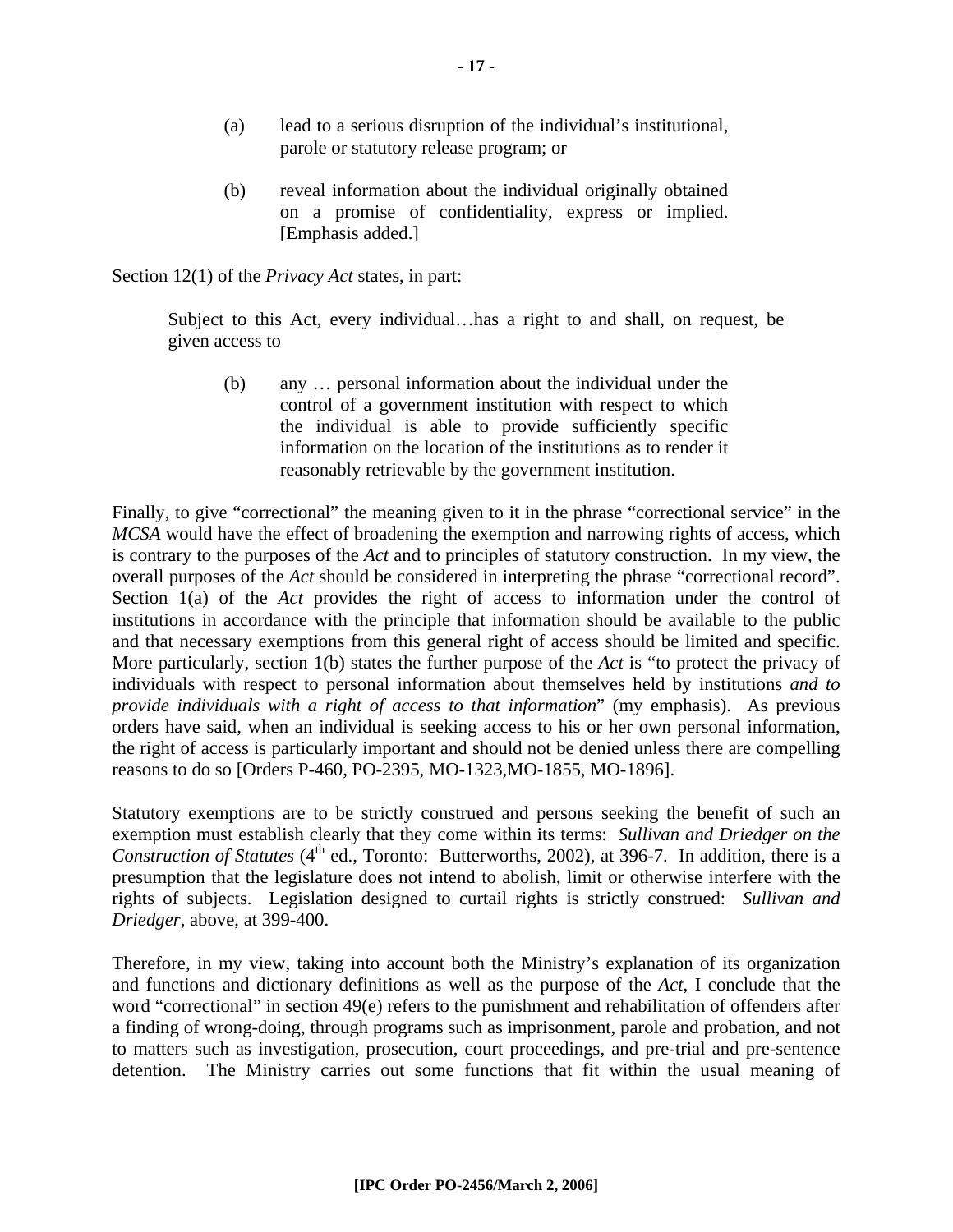"correctional", and in my view, for records to be "correctional records", they must relate to those functions.

A record created by the Ministry before any finding of wrong-doing, in the course of a function such as investigation, prosecution, court proceedings, and pre-trial and pre-sentence detention is, therefore, not a "correctional record".

In addition, previous orders of this office suggest that a record created by an institution such as a police service or an agency such as a court that is not a correctional authority does not become a "correctional record" merely because it is provided to the Ministry. Records have been found to qualify as "correctional records" because they "in their entirety, are records created and maintained by the Ministry's probation and parole staff which relate to the supervision of the appellant's parole" [Orders PO-1935, PO-2334, P-748].

Further, not every record created by the Ministry that is found in a Ministry file relating to a correctional function is a "correctional record". Some records are purely administrative, and are therefore not "correctional records". In Order PO-2334, Adjudicator Frank DeVries found that portions of the records that the Ministry claimed to be "correctional records" in that case qualified, but other records in the same file were not "correctional records". Adjudicator DeVries rejected the Ministry's position that because transmittal forms and covering pages are used in relation to records that qualify for the exemption under section 49(e), they too qualify for exemption under that section. He found that "(t)hese documents cannot be described as 'correctional records'".

The origin and purpose of a record must be considered in determining whether it is a "correctional record". To treat every record in a correctional authority's files as a "correctional record" regardless of source or purpose would broaden the section 49(e) exemption unacceptably and would not be consistent with the purposes of the *Act*.

In summary, "correctional records" may include records created and maintained by institutions with correctional functions in the course of and for the purpose of these functions, but will not generally include purely administrative records. Correctional functions include the punishment and rehabilitation of offenders after a finding of wrong-doing, through programs such as imprisonment, parole and probation, but not matters such as investigation, prosecution, court proceedings, and pre-trial and pre-sentence detention. Nor do "correctional records" include standard documents routinely created and maintained by other organizations just because those documents have been supplied to an institution with correctional functions and have been placed in a file relating to these functions.

The records for which the Ministry claims the section 49(e) exemption in this case all appear to relate to pre-trial matters such as detention while awaiting trial, bail eligibility, and transportation to court, rather than "correctional" matters such as punishment or rehabilitation of an offender, with the exception of page 246. For that reason, I find that, except for page 246, they are not "correctional records".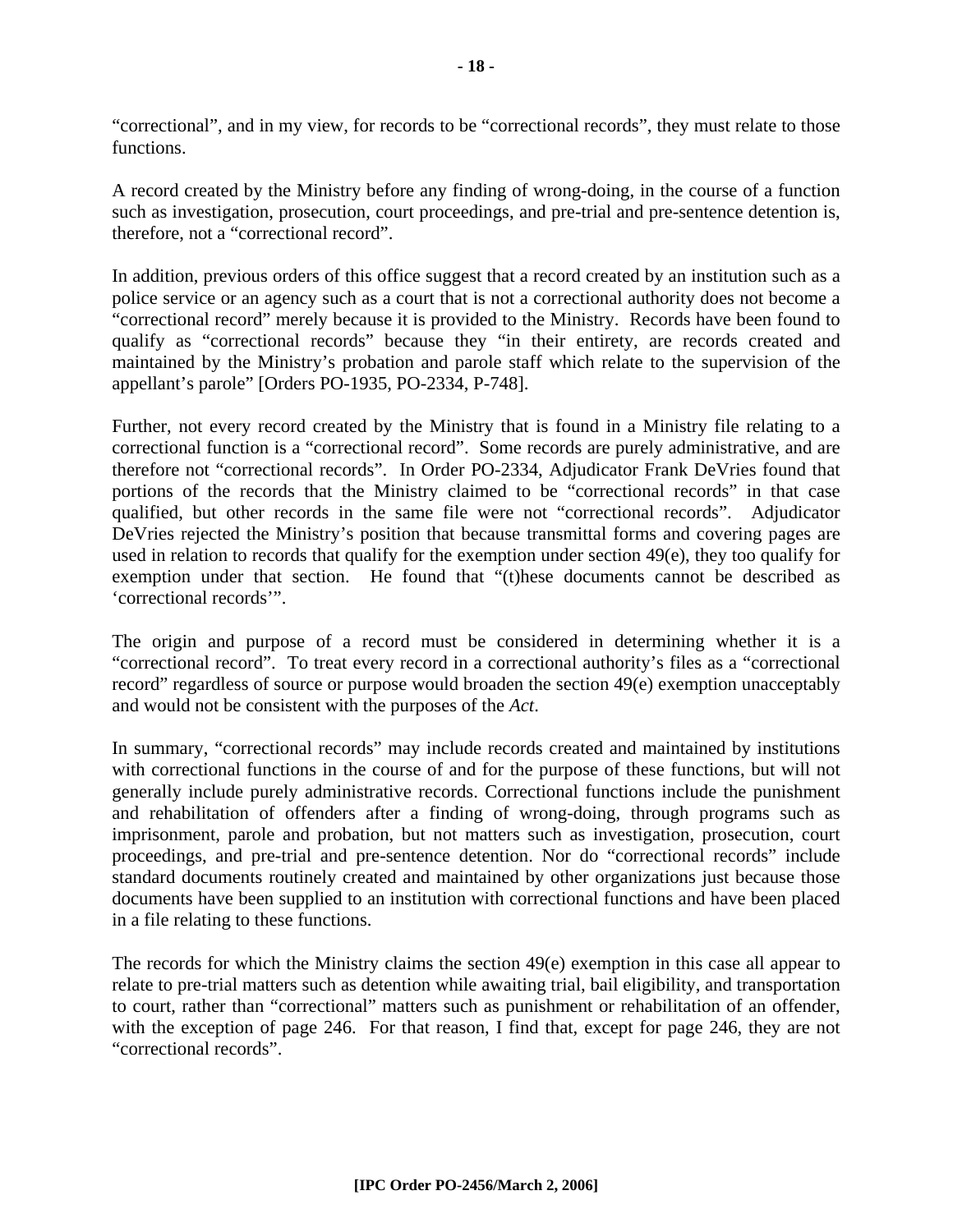I note that the Ministry cites order PO-1492 in support of its claim that these records are correctional records. However, I found no description of the two records that Adjudicator Donald Hale found to be correctional records in that case that would assist in determining the issues in this appeal.

In addition, as stated earlier, some of the records were created by the Ministry, but others are routine forms or documents created and used by the police and/or the courts for their own purposes. Of those records, pages 242, 243, 246, and 247 appear to be purely administrative, documenting matters such as transportation of a detainee between a police station and a court and the release of a detainee from custody, and therefore, for this reason as well, they are not "correctional records".

As I have found that the Ministry has not established that any of the records in question are "correctional records", it is unnecessary to consider they meet the requirement that disclosure could reasonably be expected to reveal information supplied to the Ministry in confidence. However, I note that the Ministry's underlying rationale for applying two sections relating to protection of confidential information, sections 15(b) and 49(e), relate to the need to maintain good relationships with other agencies, to effectively supervise those in detention, for community safety, protection of the public, and the security of correctional institutions. In that regard, I am not satisfied that this explanation, in and of itself, meets the "in confidence" requirement. For example, the information about disposition of a charge on page 246 is information normally available to the public. I also note that there are other discretionary exemptions in the *Act* specifically directed at prevention of these harms, including sections  $14(1)(i)$ , (k) and (l),  $14(2)(d)$ , and 20, none of which have been claimed in this case.

In conclusion, I find that none of these records are exempt from disclosure under section  $49(e)$ .

#### **EXERCISE OF DISCRETION**

#### **General principles**

The section 49(b) exemption is discretionary, and permits an institution to disclose information, despite the fact that it could withhold it. An institution must exercise its discretion. On appeal, the Commissioner may determine whether the institution failed to do so.

In addition, the Commissioner may find that the institution erred in exercising its discretion where, for example,

- it does so in bad faith or for an improper purpose
- it takes into account irrelevant considerations
- it fails to take into account relevant considerations